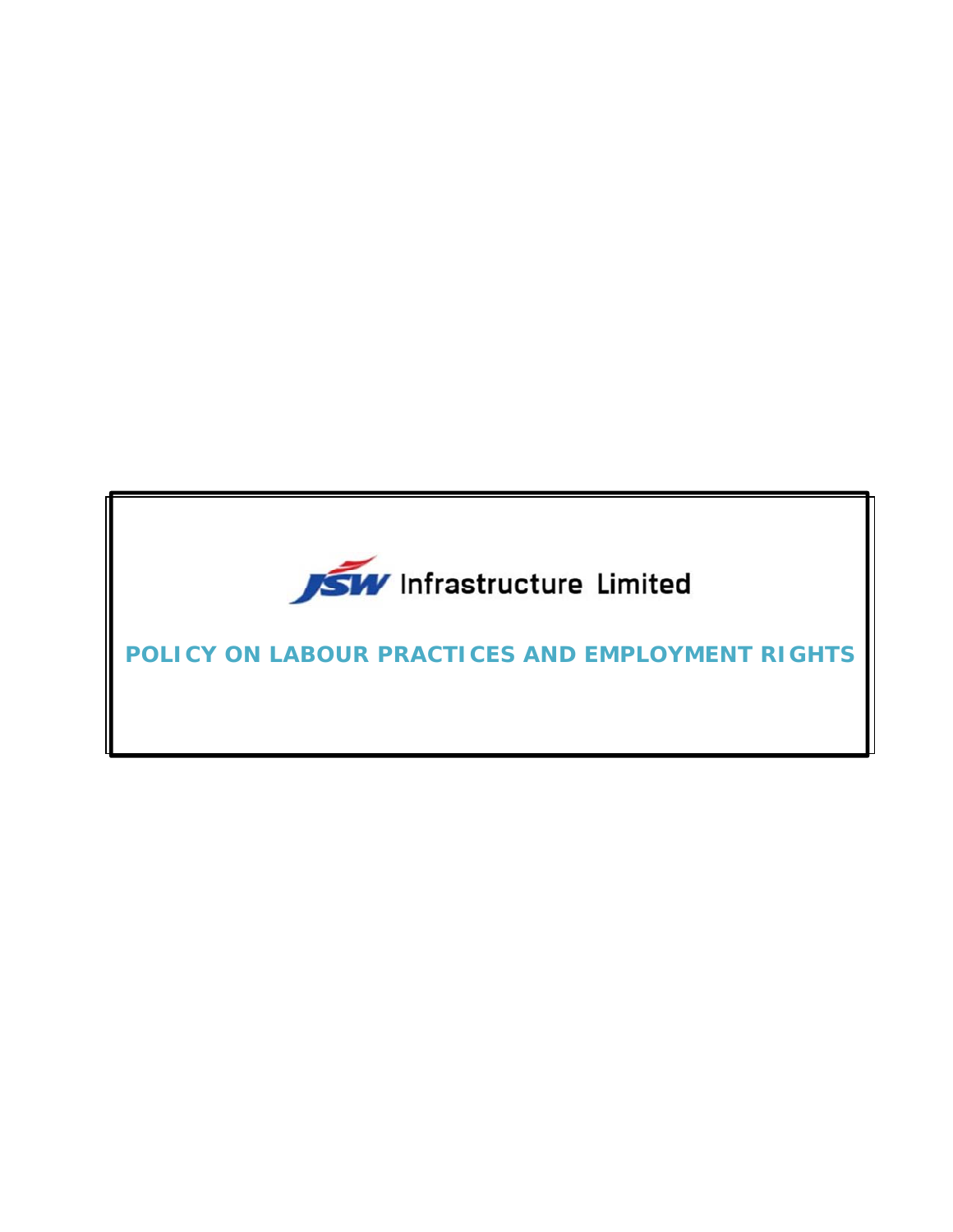## **POLICY ON LABOUR PRACTICES AND EMPLOYMENT RIGHTS**

# **PREFACE**

| <b>Title</b>               | Policy on Labour Practices and<br><b>Employment Rights</b> |
|----------------------------|------------------------------------------------------------|
| <b>Version Number</b>      | 1.00                                                       |
| <b>Effective Date</b>      | 27.10.2021                                                 |
| <b>Authorised by</b>       | <b>Board of Directors</b>                                  |
| <b>Number of Revisions</b> | --                                                         |
| <b>Last Revised Date</b>   | -                                                          |

As part of our efforts to deliver our Sustainability Vision, we at JSW Infrastructure Limited **('JSWIL' or 'the Company')** have established this Policy to demonstrate our commitment to developing and enhancing our labour practices and the protection of employment rights.

In furtherance of this commitment, the Board of Directors has adopted this 'Labour Practices and Employment Rights Policy'.

## Background of the Issue

Good labour practices and well-implemented systems to protect employees' rights provide a wide range of benefits. With the provision of good working conditions, employees are highly likely to be more positive, more motivated and therefore more productive. Other benefits include higher employee retention rates, reduced instances of employee unrest, fewer grievance claims, etc.

However, even today, many companies across the world fail to recognise even the most basic employment rights, and use labour practices, including child labour and forced labour, which would be considered abhorent within any modern society.

#### How it relates to JSWIL

As a major employer, the Company has a moral obligation to do all that it can to both actively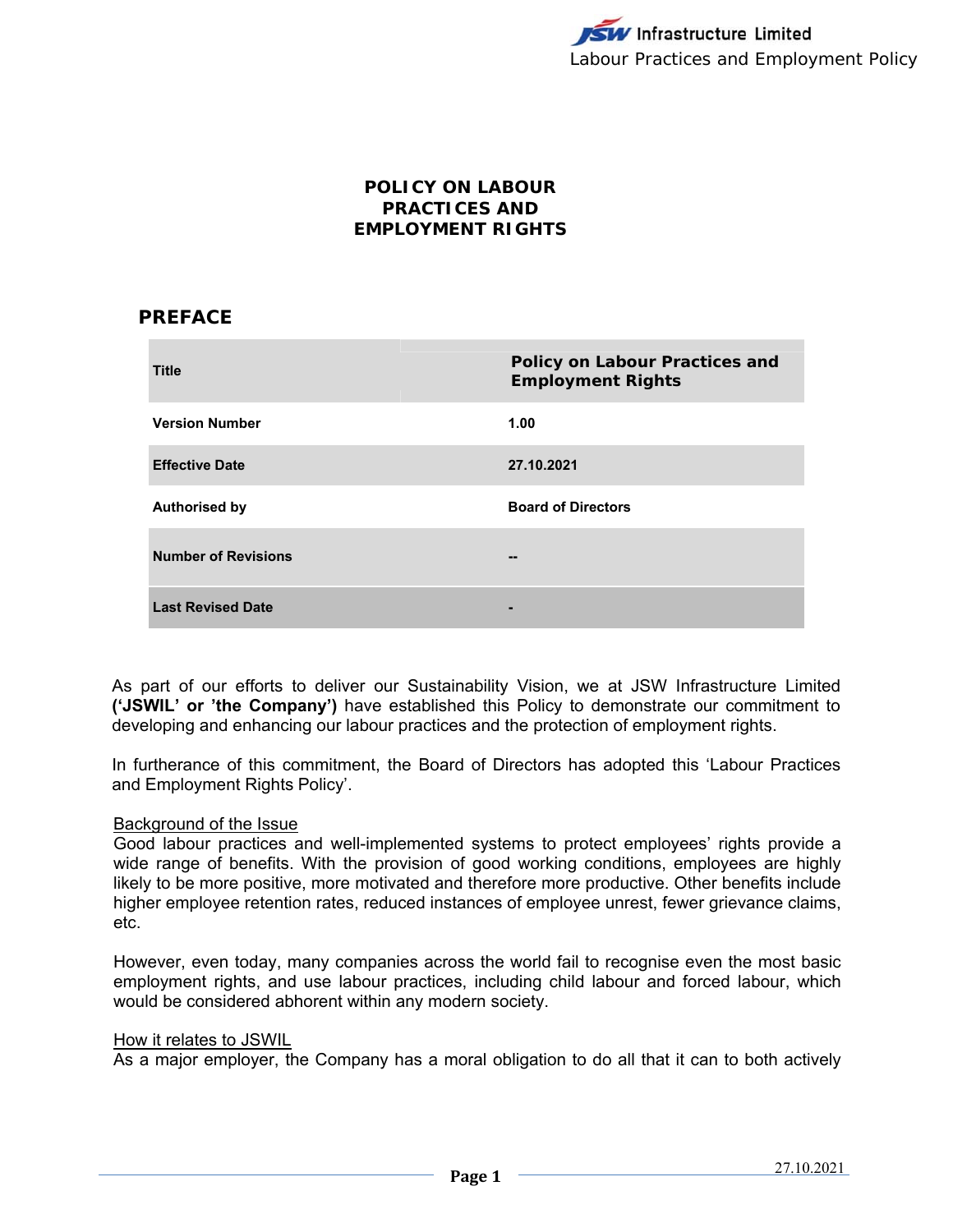involve itself in the protection and enhancement of employment rights in areas that are within our direct control, and to work with others to protect and enhance the employment rights of every individual within the wider society.

We have always ensured in our business that employment rights are honoured and employees and contract labours are dealt in a fair manner.

In pursuance of our stated commitments to further enhance our labour practices and protect the employment rights of our employees, we have adopted a number of aims towards which we will strive.

These aims are supported by a range of actions and improvements through which those aims are to be achieved.

## **We aim to continously assess and review our current labour practices with regards to how well we are protecting employment rights.**

To do this we will:

- Undertake an assessment at our sites in order to identify all potential areas for the abuse of employment rights;
- Engage with internal and external stakeholders to ensure the comprehensiveness of this assessment process.

Based on the outcomes of this assessment process we will:

- Further enhance our labour practices to eliminate any perceived threat of the abuse of employment rights;
- Review and re-confirm the effectiveness of our confidential and accessible internal grievance system through which any instances of employment rights infringement can be raised, investigated and addressed firmly and uncompromisingly, delivering effective remedies;
- Establish monitoring activities that will show how well we are doing in protecting employment rights and in creating a culture of support, engagement and openness, and report on our performance against these measures to our stakeholders;
- Provide appropriate training to supervisory and managerial employees with regard to how to protect and enhance the employment rights of individuals and promote innovative and mutually beneficial employment practices;
- Educate our employees about the causes and impacts of employment right abuses so they can, with our help, minimise these.

In the meantime:

**We aim to continue to protect employment rights and further develop and enhance the labour practices within our organisation.**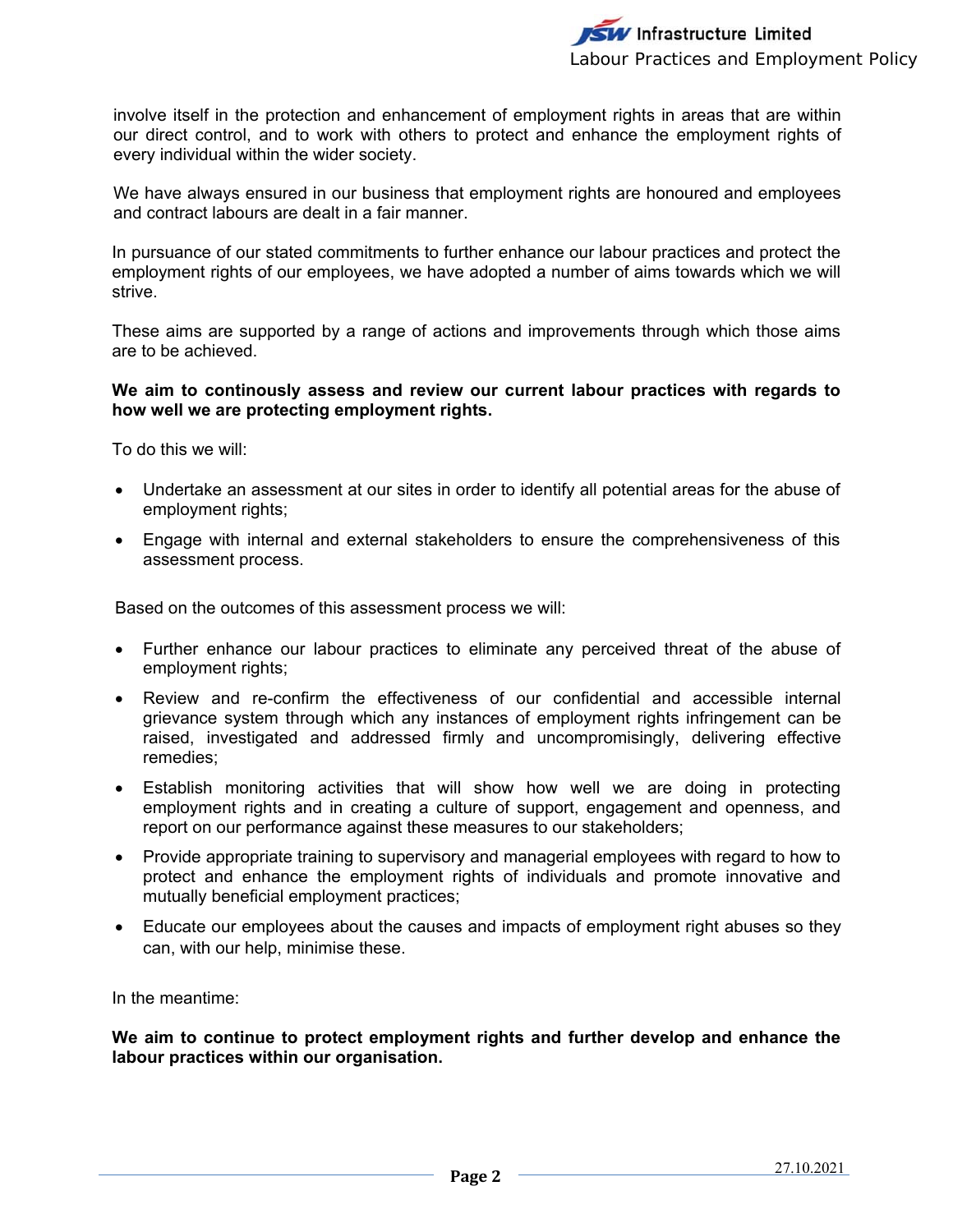To do this we will continue to:

- Be compliant with labour laws of the country we operate in. Uphold human rights aligned with national and international regulations as applicable.
- Ensure that our employees, including contract employees are fairly and reasonably paid and remuneration structure is compliant with statutory obligations of the jurisdiction we operate in.
- Our operations will be based on zero tolerance for any form of forced, compulsory or child labour directly or through contracted labour.
- We recognise and respect employee rights to associate freely and to collective bargaining. We promote fair working conditions as guided by international conventions wherever applicable.
- Promote a culture of consultation and co-operation within our business between employers and employees on matters of mutual concern;
- Protect the rights of migrant workers by ensuring they are engaged on equivalent terms and conditions to non-migrant workers carrying out similar work;
- Ensure that all employees have access to a workplace environment that is safe and healthy;
- Provide our employees, access to skills development, training and apprenticeships, and opportunities to advance their careers based on their potential.
- Be an equal opportunity employer and all employees will be treated with respect and dignity and judged solely on their performance irrespective of their race, religion, caste, gender, age, disability and any other characteristic.
- Respect the social, economic, cultural and human rights of stakeholders and will regularly communicate social performance in an accurate, transparent and timely manner.
- Work with Government and Regulatory agencies to develop a common understanding and agreement to protect human rights in the event of any unforeseen situations. We ensure protection of our people, equipment and assets.

## **We aim to promote the protection of employment rights and the development and enhancement of labour practices across all our suppliers and business partners.**

To do this we will:

 Define and openly share in a Code of Practice the minimum expectations we have of our suppliers and business partners in relation to the protection of employment rights and the development and enhancement of labour practices;